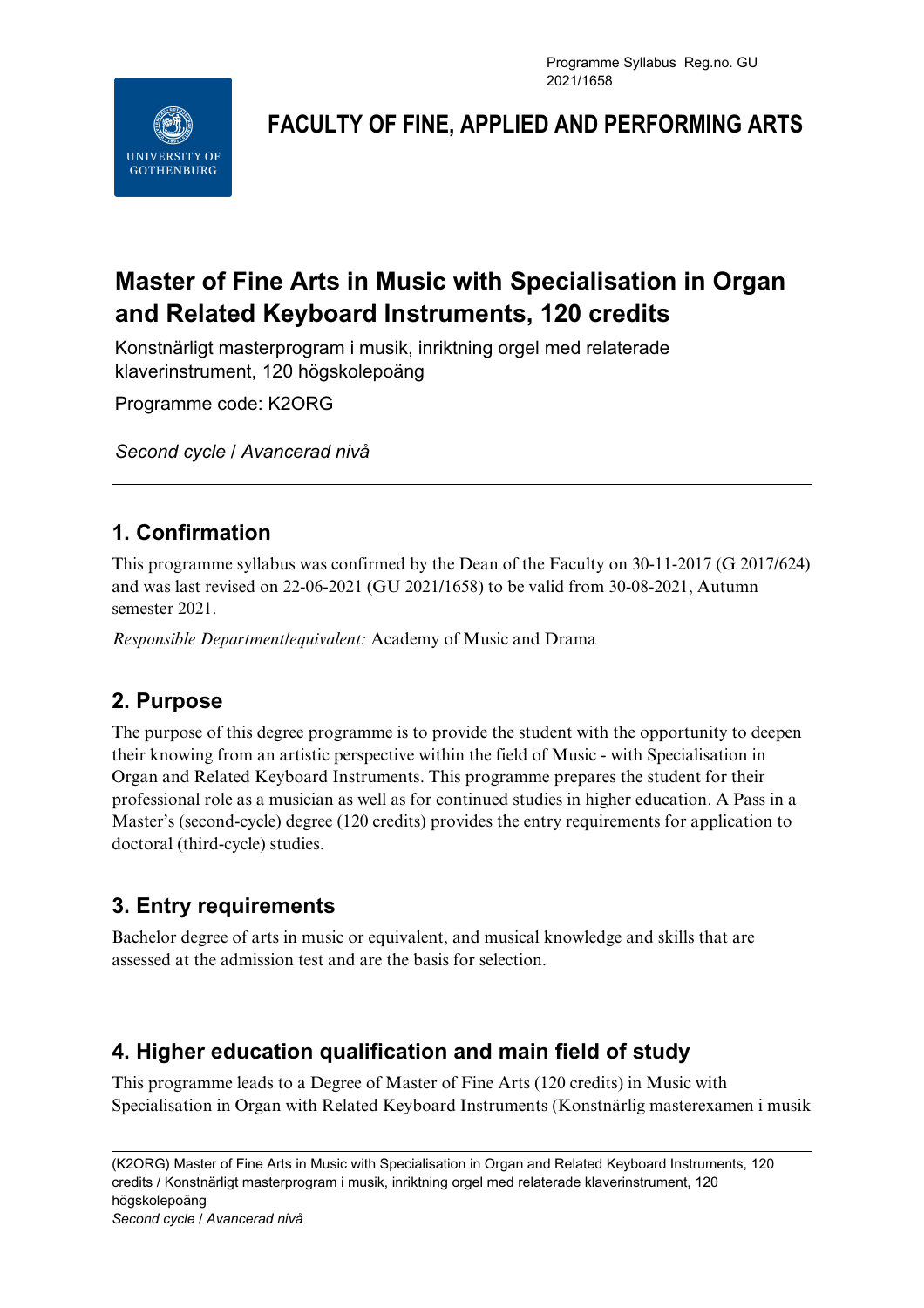med inriktning mot orgel med relaterade klaverinstrument).

### **5. Outcomes**

#### **General outcomes for Degree of Master in Fine Arts (120 credits)**

According to Higher Education Ordinance (see SFS 1993:100, System of Qualifications, Annex 2):

#### *Knowledge and understanding*

For a Degree of Master in Fine Arts (120 hec) the student shall

- demonstrate knowledge and understanding in the main field of study, including both broad knowledge of the field and a considerable degree of specialised knowledge in areas of the field as well as specialised insight into current research and development work, and
- demonstrate familiarity with methods and processes for dealing with complex phenomena, issues and situations in the field.

#### *Competence and skills*

For a Degree of Master in Fine Arts (120 credits) the student shall

- demonstrate the ability to formulate new issues autonomously and creatively and contribute to the formation of knowledge, solve more advanced problems, develop new forms of personal expression as well as to reflect critically on his or her artistic approach and that of others in the main field of study
- demonstrate the ability to create and execute his or her own ideas with his or her own personal expression, to identify, formulate and solve artistic and creative problems autonomously and also to plan and undertake advanced artistic tasks using appropriate methods within predetermined time frames
- demonstrate the ability both nationally and internationally to clearly present and discuss his or her works and artistic issues in speech, writing or in other ways and in dialogue with different audiences, and
- demonstrate the competence and knowledge required to work autonomously in a professional capacity.

#### *Judgement and approach*

For a Degree in Master of Fine Arts (120 credits) the student shall

- demonstrate the ability to make assessments in the main field of study informed by relevant artistic, social and ethical issues
- demonstrate insight into the role of art in society, and
- demonstrate the ability to identify the need for further knowledge and take responsibility for his or her ongoing learning.

### **6. Content and structure**

The aim of this Master's (second-cycle) programme (120 credits) is, on the basis of the student's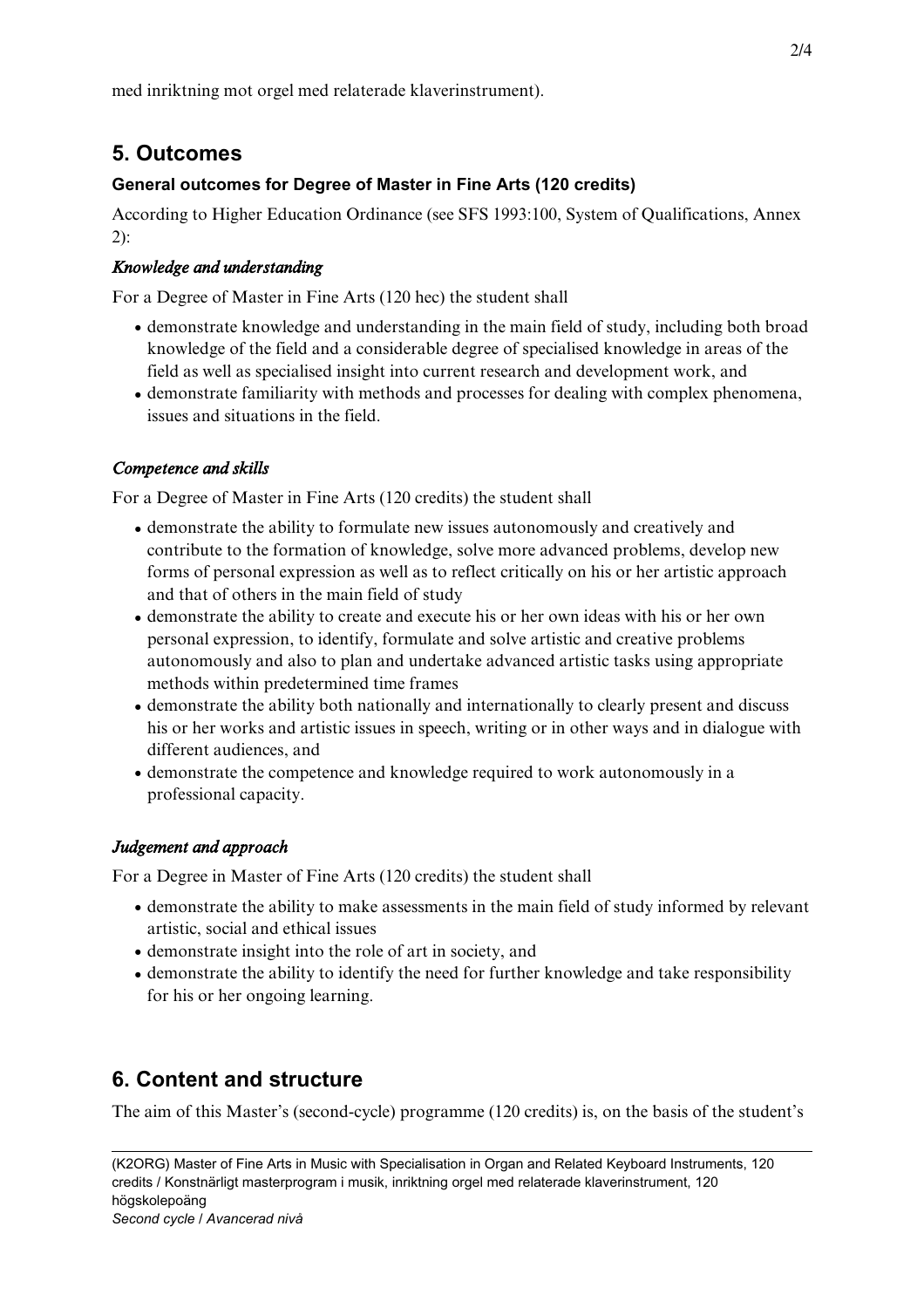personal qualifications and goals, to provide them with the opportunity to gain deeper knowledge within the field of Music with Specialisation in Organ and Related Keyboard Instruments. This programme comprises exploring and problematising not only one's own sounding practice but also instruments and printed music – from both historical and contemporary perspectives. This programme prepares the student for their professional role as a musician as well as for research.

During each semester of the programme, four courses are given:

*Organ Interpretation and Improvisation* (a total of 60 credits) includes organ playing as well as problematising instruments and sounding practice from different perspectives.

In the courses included in *Independent Project (Degree Project)* (a total of 30 credits), the student examines an issue or an artistic problem within the main field of study in a methodological way, where the text is in dialogue with the student's artistic work as a whole. This independent project, which is divided into four courses, leads to a completed, artistically reflective presentation that includes audio/video documentation or, alternatively, a selfproduced score, or the equivalent, as well as a written reflective text in an optional format.

*Master's Seminars* (a total of 12 credits) are common to several Master's programmes within the field of Music. The content of the courses includes seminars, workshops and lectures around themes that connect to the main subject in a further, partly interdisciplinary context.

*Related Keyboard Instruments* (a total of 18 credits) consists of five alternative instruments to choose from. These are: *Harpsichord and Continuo Playing, Harmonium, Clavichord, Piano,* as well as *Pianoforte*.

Collaboration and joint studies with other programmes at the department within ethics and social issues are included.

Studies are divided into the following courses:

Semester 1:

ORG001, Organ Interpretation and Improvisation 1, 15 credits MAS201, Independent Project (Degree Project) 1, 7.5 credits MAS231, Master's Seminar 1, 3 credits

Elective track. The student chooses one track that includes four courses during semester 1-4: ORGCE1, Harpsichord and Continuo Playing 1, 4.5 credits ORGHA1, Harmonium 1, 4.5 credits ORGKL1, Clavichord 1, 4.5 credits ORGPI1, Piano 1, 4.5 credits or ORGFP1, Pianoforte 1, 4.5 credits

Semester 2:

ORG002, Organ Interpretation and Improvisation 2, 15 credits MAS202, Independent Project (Degree Project) 2, 7.5 credits MAS232, Master's Seminar 2, 3 credits

Elective track:

ORGCE2, Harpsichord and Continuo Playing 2, 4.5 credits ORGHA2, Harmonium 2, 4.5 credits ORGKL2, Clavichord 2, 4.5 credits